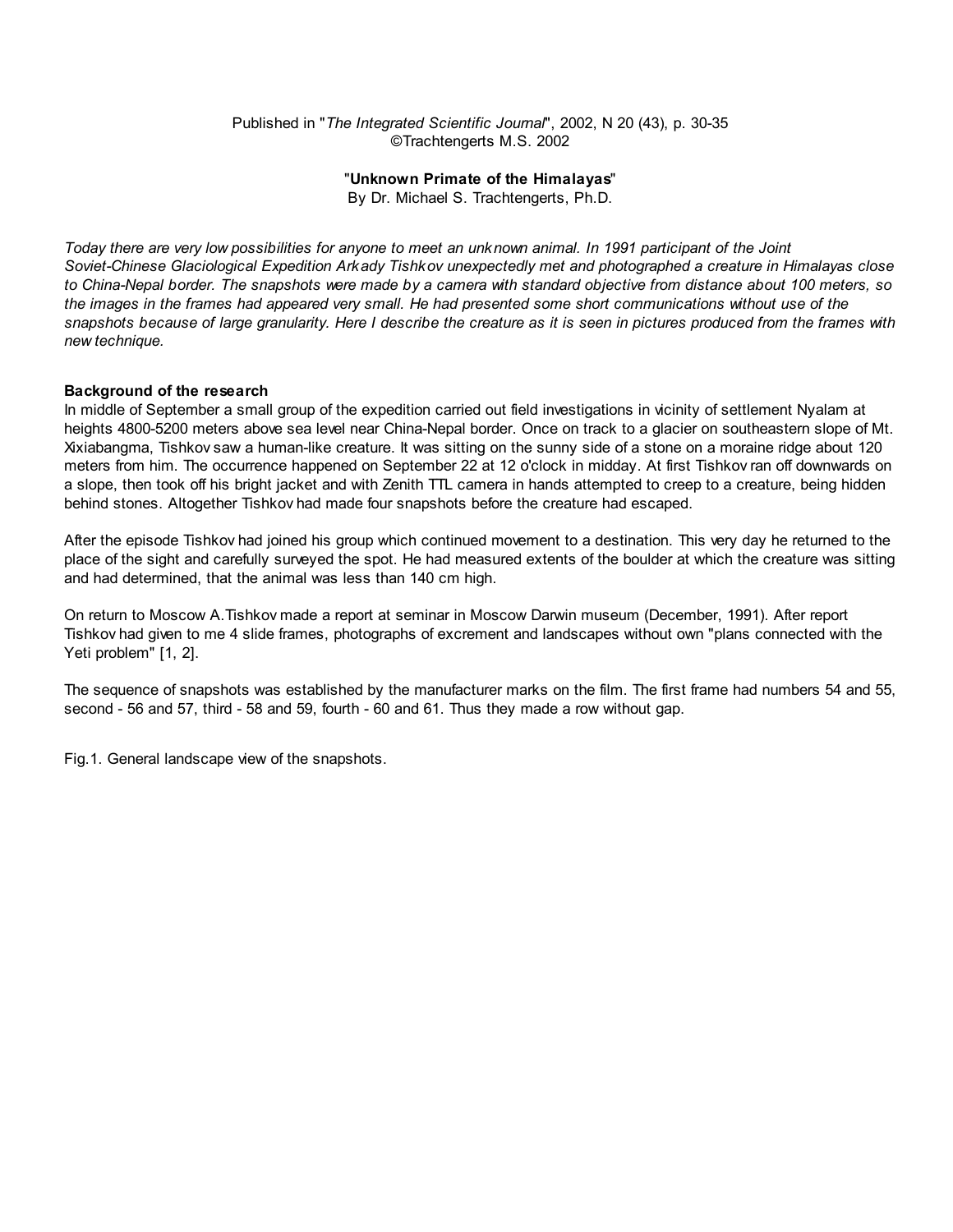

### **Results**

At beginning I found out that on the first three frames the creature is presented in shadow of a large central boulder. It was sitting practically on the same place in different poses. On the fourth snapshot image of the creature was not found at all. The Fig. 1 shows the field of observation in general and the white rectangle points the place of the creature. At appropriate magnification a small dark silhouette of the creature is visible in right part of the shadow. In original frame the silhouette was 0.4 mm high and 0.25 mm wide. I could not receive admissible image quality with direct use of scanners, accessible to me (4000 dpi optical resolution). Better results were obtained by photographic methods. The frames were inserted in a photoprinter and images of the creature were focused at film in a camera looking up without objective (on closed blind) at distance about 150 cm. After exposing the film was developed and new enlarged photographs were received from these frames. Many frames with magnified images were received at various expositions and optic filters.

This method does not remove granularity but helps to reveal many details of the creature. Here I come to the crux of the presentation. The granulation in images is so large that one may see in the pictures chaotic stains only. My experience shows that prolonged attentive looking at the images helps to gather in mind combined form of the creature. So below I say what I see. I am not sure that every reader will see the same at first glance, but as one expends more time on looking the pictures so more details he would reveal for himself. Also use of grayscale pictures helps to concentrate on the essence. The contours of the creature in every pose are represented for the same aim.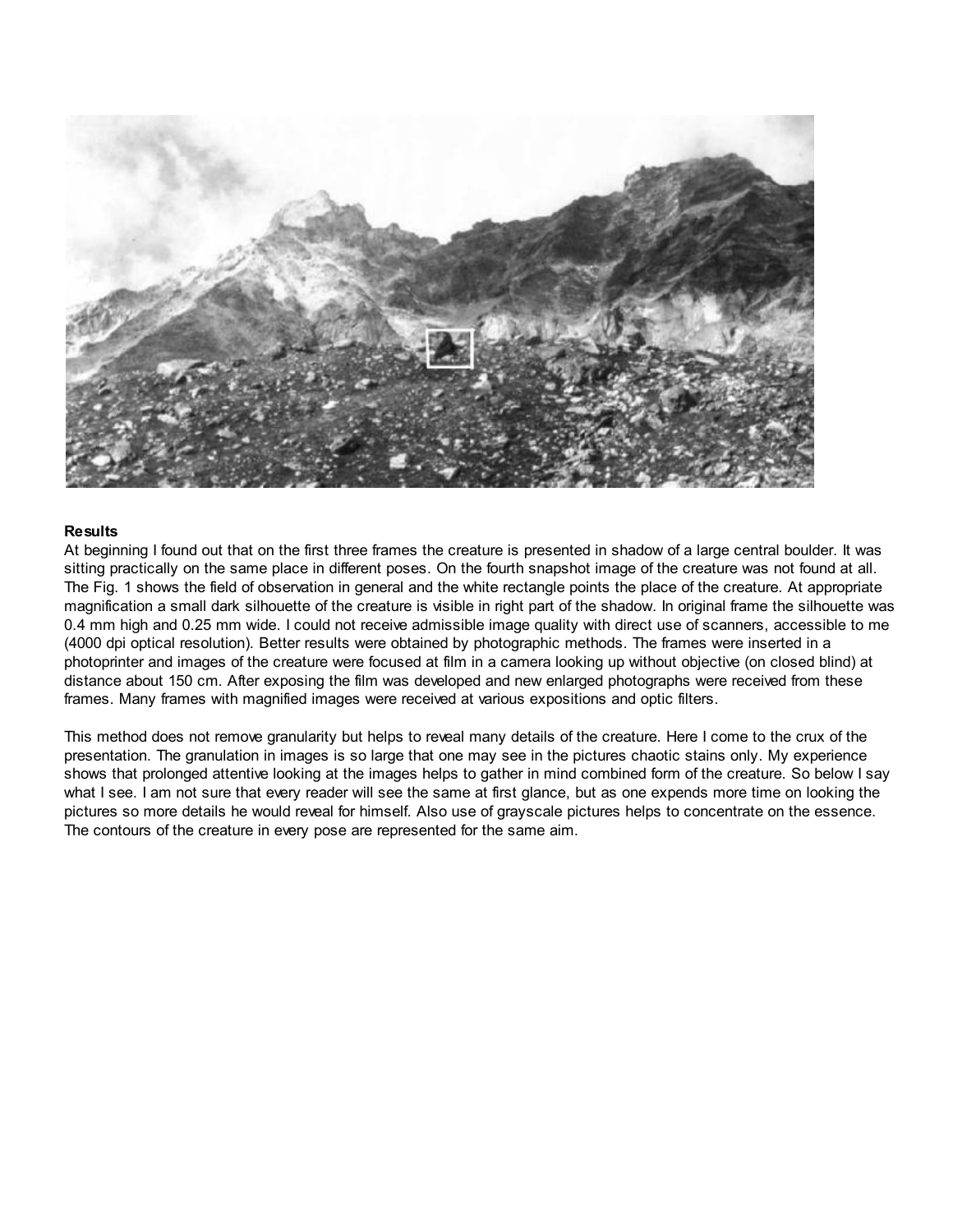

Fig. 2A shows the creature from frame #1. It was photographed at the moment when it was not yet scared off by the observer. It shows us its right side, its shoulders are turned a little to Fig. 2. The area selected by rectangle (Fig. 1) was zoomed by photo reprint process from snapshot #1. In spite of extremely large granularity many details of creature's structures are visible. The reader can take advantage of the contour B for better recognition. One may need some time of attentive thorough examination to distinguish the creature from background. It seems, that it did not look in direction of the observer. The animal was squatted on its knees and bent a little forward. Its feet were drawn out from under torso, so the creature sat on its shanks. The knees had sharp contours. No tail is visible. The heel of the right foot is completely behind back. The knees of a human in such pose are more advanced and the heels are under the body. Thus, the legs of the creature and thighs especially are a bit shorter, than that of a human. The form of the foot in general reminds the same of human.

The sitting creature holds the body vertically. The torso looks rather massive. The arms are bent in elbows, the hands are before stomach of the creature. The head seems relatively large in comparison with human one. It placed on short powerful neck. The forehead and sincipital part of the head are low and sloping. The upper part of the head has sharp break to back of it and nape. The nape smoothly turns to powerful back, that can be formed either by strong muscles of the neck, or by hair cover in this part of the head and neck. Between this part and back is seen a cutting. (End of hair hanging down from the back of the head?).

On the face advanced brow arches are clearly seen. Beneath them the large round eyes are visible. They are not too deep. The jaw is protrusive, but this prognathism is appreciably less, than that of anthropoid apes. The mouth is put less forward concerning position of nose. The form of the nose also differs from ape-like. It is not directed by openings forward-upwards and covers nostrils from above like to human. The height of the top lip is noticeably less, than, for example, that of chimpanzee. The mouth is wide. The lower jaw is beveled and has no chin. The large dark ear is seen on the head behind eyes and jaw. It is apparently a bit pointed up. Above it there are light-toned tapered up formations. On my opinion they most probably represent brushes of specific light hair that are distinguished from dark-brown cover of the whole body. They are also visible in Fig. 3A that shows the head of the creature at front view. These brushes grow on the head located above the ears.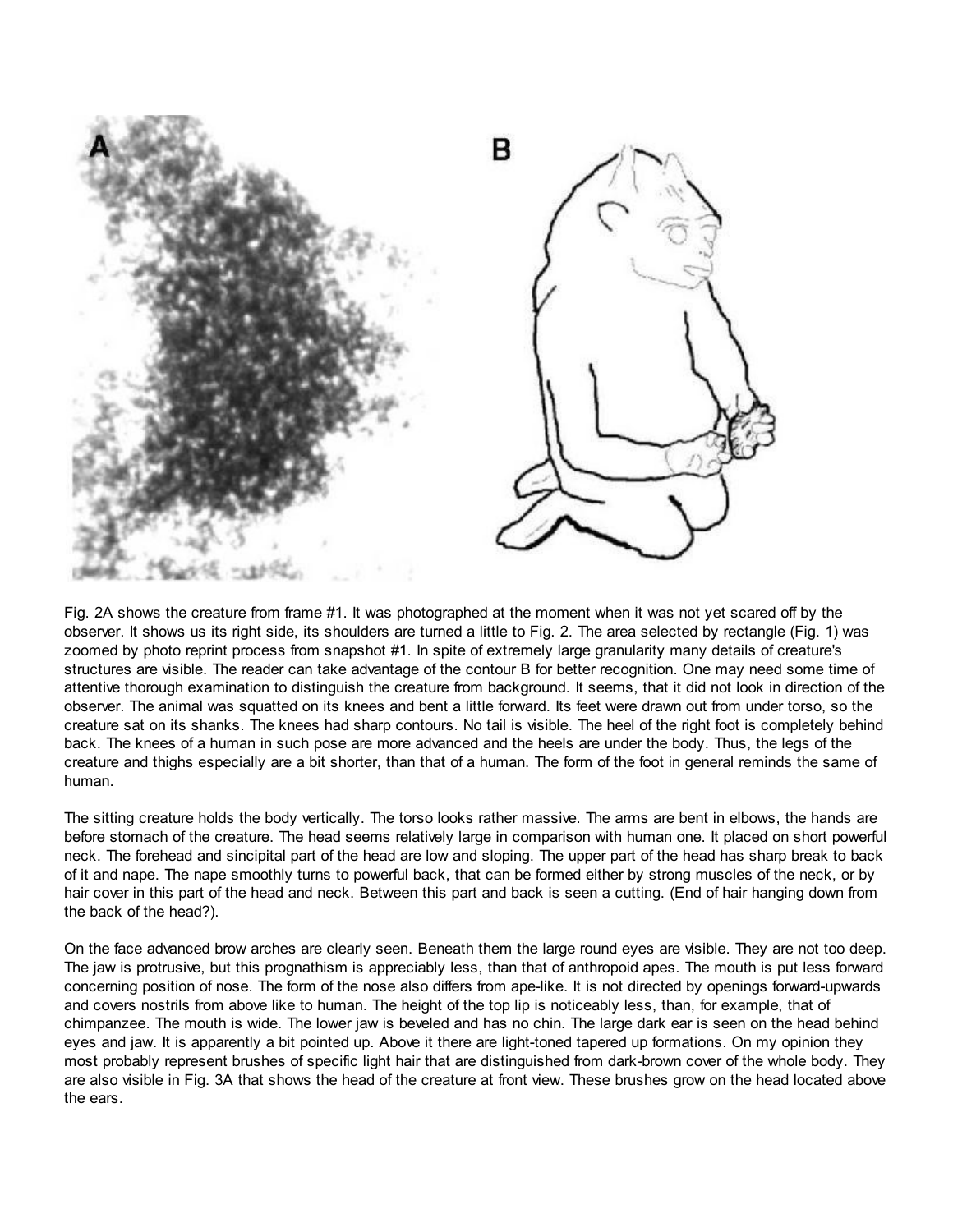Fig. 3A shows the creature when it already had noticed the photographer coming nearer. It was in the same place as in the first snapshot, but had turned to him. It was squatted on knees as before. It is possible that such pose on knees is habitual for the creature. The shank and foot are closed partly from view by vegetation. The pose of the creature is more straightened,



Fig. 3. The images received by magnification of the selected area in snapshot #2 (see Legend to Fig. 2).

the head is raised and whole pose discloses some vigilance. The head is outlined clearly enough. It does not seem so cone-shaped in a front view, as in the previous snapshot. On both sides of the head the directed upwards pointed dark details can be identified as large or hair-covered ears. On the head the above mentioned light formations, presumably brushes of a long white hair, are visible. The dark sites of the round eyes are rather narrow. The light spot allocates a nose pointed from eyes to upper lip and closing the nostrils. The wide mouth is slightly opened and the tip of tongue is seen (a red stain on that place was seen on color prints). With raised head the thick neck does not seem so short, as in the first position. The shoulders of the creature are not wide. They slope from neck downwards. Probably, such impression is created by mighty muscles on the top part of the torso. The right arm is lowered down to the ground and the large hand is visible. The second arm is bent in elbow and the hand is in front of the chest. The upper part of the arm has low contrast with background, that complicates definition of elbow position. Both arms in general outlines are rather similar to that of human.

The frame #3 (Fig. 4A) has low contrast because of sunlight change, but the figure in the shadow is still visible. Now the creature, watching the man, was disturbed seriously. It had not abandoned the place yet but had risen already, bent and began to turn to distant edge of the boulder.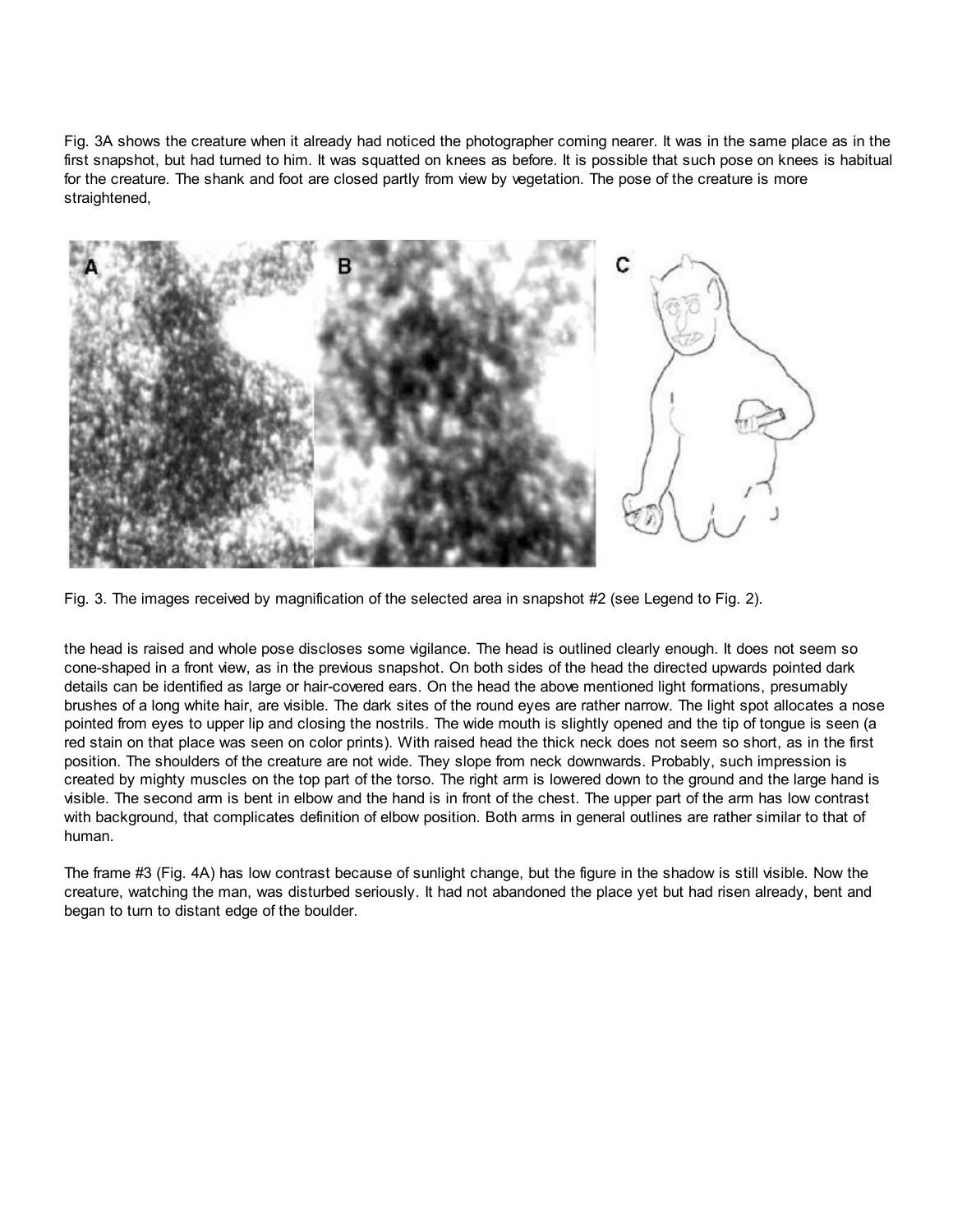

Fig. 4. A, B - the images received by magnification of the selected area in snapshot #3. C - the same place without the creature from snapshot #4.

The creature was on its knees with its thigh lifted. The right foot is half-bent behind and the toes rest against ground. The left leg was bent as in previous frames and the tip of the foot was seen from behind of the right thigh. The right arm was based on the ground by the back part of the hand. The second hand was bent in elbow and hand was below the head.

Many details of the face are shown well enough. The new direction of the turned head in this snapshot emphasizes brow arches and forehead sloping back. The pointed up ear looks in Fig. 4A rather large, than in previous frames. The light hair tuft is above the ear and the tip of the second is also seen. Behind them we see the top part of mighty neck, lowered to the back.

The position of the head emphasizes prominent cheek-bones around eyes. One can see light circles there. Below them the mandible becomes sharply narrowed. This feature was not so appreciable in previous snapshots. The bridge of the nose is seen on the face. It covers some part of the left eye and a cheek-bone, directs downwards and comes to an end formation that reminds a tip of a human nose. The shadow under it denotes a position of nostrils. The light upper lip covers dark lower lip and emphasizes the closed mouth. The lower jaw is oblique and there is no chin.

The new position emphasizes once again probable physical strength of the body and legs. Let's also note, that on the right foot of the creature an outstanding heel is supposed. As a whole its general structure seems to be closer to human than to anthropoids.

In Fig. 4C one can see the place in the shadow of the boulder without the creature. It serves for analysis of the background, where the previous snapshots of the creature are made. We see there a mosaic of some formations (Lichenes?) on surface of the boulder. From new point a cavern in its distant edge is seen just where the silhouettes were.

It is necessary to emphasize that Figures 2-4 contain the images which were not edited manually. They were obtained by appropriate expositions and development only.

The next step of the work was comparisons of the same details in the different frames and combining them in the consistent pictures of body elements. Electronic multilayer drawing technique with Adobe Photoshop software was used. In order to avoid deformations and other distortions, manual interventions were limited mainly to averaging of optical density of close groups of grains and contouring allocations of details (Fig. 5). Outside the creature contours optical density of the background (boulder and ground) is lightened. An artistic emphasis of the body forms was also omitted in some details to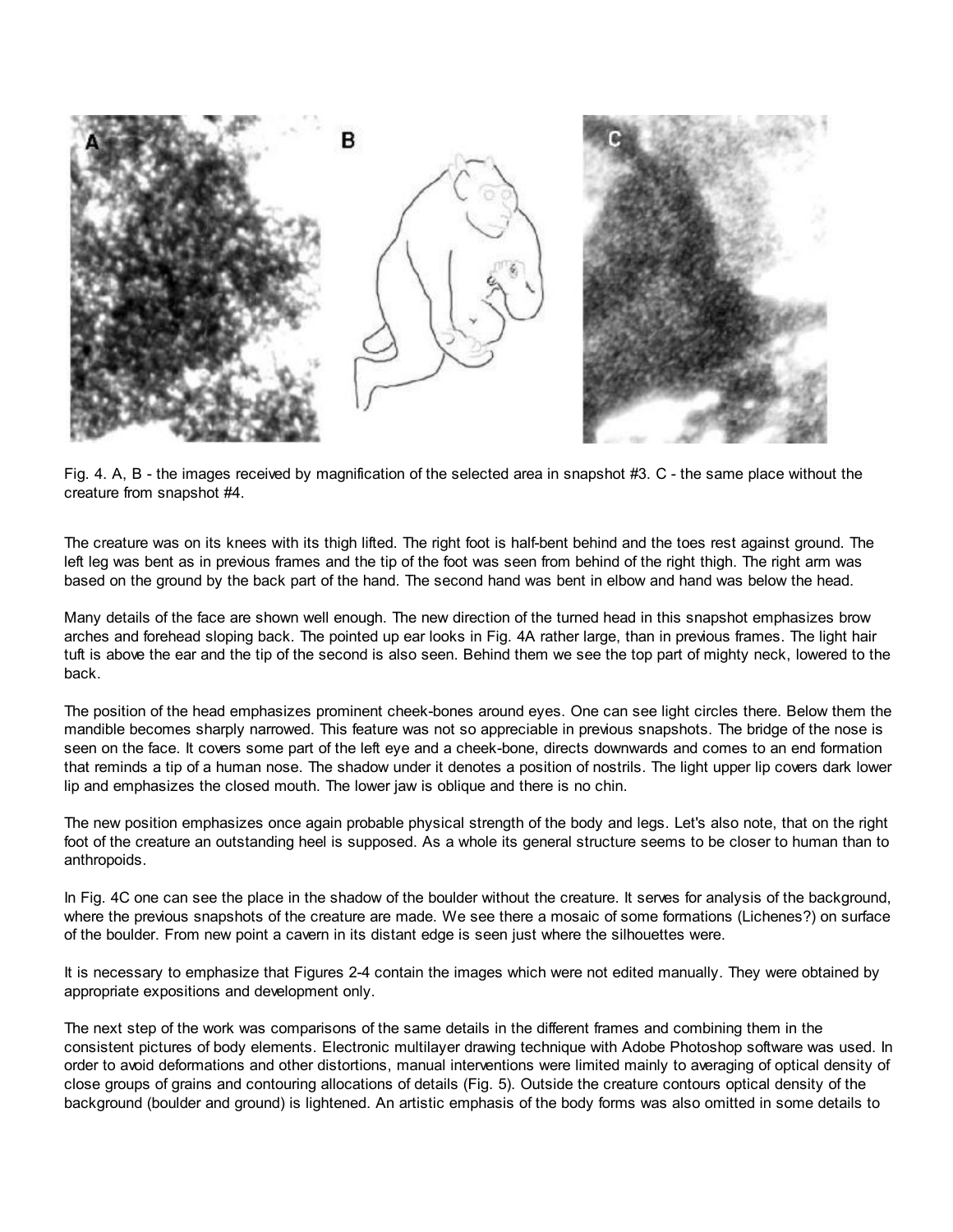minimize artifacts. For the drawings numerous additional copies of frames executed at various expositions and photo contrast papers were used.



Fig. 5. The pictures received with careful prolonged visual study present the creature in poses: A - from frame #1, B - from frame #2 and C from frame #3.

The most attention in these figures is attracted to the hands. In Fig. 5A the creature holds the right hand with half-opened fingers in front of the stomach. Its palm shows upwards and is turned a little outside. Such pose is rather inconvenient for a hand of human. The thumb is directed inside of the palm. The hand of the left arm holds a dark object, possibly the rock, in such a way that the thumb is opposed to other fingers.

In Fig. 5B the creature turned to the photographer and holds a rock, which is seen as dark stain, in the right lowered hand. It also twisted the palm upward. In the left hand it holds a new object similar to a short stick. The palm of this hand also is exposed forward. It seems that the fingers do not grasped the object tightly. The thumb here is not opposed to others and supports the stick from the same side.

In Fig. 5C the creature leaned by the back part of the right hand against ground, holding a palm directed upwards also. The fingers are half-bent and the thumb points outside. The weak contrast does not allow to say confidently, that any object is seen in it. The left hand of the creature holds the same thing (a stick?), as in the previous frame. The arm is bent, but the hand is raised and is directed to us by the back. Thus, one can see that the creature uses rocks and other objects at least for self-defense, as it was afraid by Tishkov's coming nearer and nearer.

I also wish to add to above mentioned features of the creature what Tishkov [2] saw at the meeting on the spot:

- 1. The creature moves on two legs quickly enough. On steep slopes the creature sometimes moves with help of arms.
- 2. Niches under large boulders are used as its temporary shelters.
- 3. Apparently, in period of vegetation it consumes plants and underground bodies of high-mountainous grasses.
- 4. Its excrement is of dark, almost black, color and contains fibers of plants. That reminds human feces.

I may note that same ways to improve the images are remained to be applied in future. For example, the reliability of results could be increased by construction of three-dimensional composite objects which corresponding projections would coincide with the flat images. New opportunities from further development of visual engineering may be also expected.